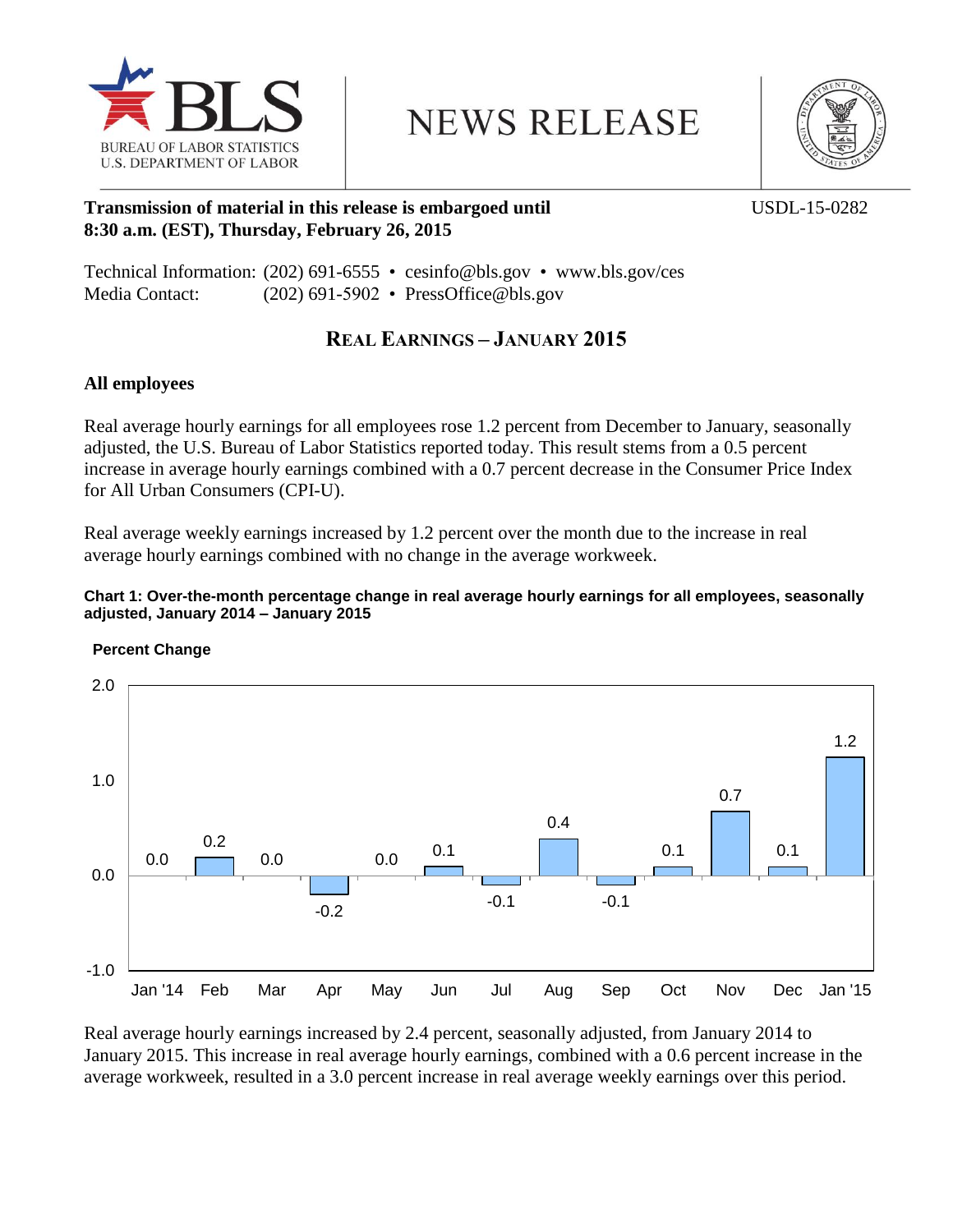## **Production and nonsupervisory employees**

Real average hourly earnings for production and nonsupervisory employees rose 1.3 percent from December to January, seasonally adjusted. This result stems from a 0.3 percent increase in average hourly earnings combined with a 0.9 percent decrease in the Consumer Price Index for Urban Wage Earners and Clerical Workers (CPI-W).

Real average weekly earnings increased by 1.0 percent over the month due to the increase in real average hourly earnings being offset by a decrease of 0.3 percent in the average workweek.

#### **Chart 2: Over-the-month percentage change in real average hourly earnings for production and nonsupervisory employees, seasonally adjusted, January 2014 – January 2015**



#### **Percent Change**

**\_\_\_\_\_\_\_\_\_\_\_\_\_\_**

Real average hourly earnings increased by 3.0 percent, seasonally adjusted, from January 2014 to January 2015. The increase in real average hourly earnings, combined with a 0.9 percent increase in the average workweek, resulted in a 3.8 percent increase in real average weekly earnings over this period.

## **Real Earnings for February 2015 is scheduled to be released on Tuesday, March 24, 2015 at 8:30 a.m. (EDT).**

### **Revisions to Real Earnings Data**

The seasonally adjusted constant dollar series presented in this release have been revised to reflect new seasonal adjustment factors calculated for the CPI-U and CPI-W. This revision affects real earnings for both all employees and production and nonsupervisory employees from January 2010 through December 2014.

The estimates of average weekly hours and average hourly and weekly earnings have been revised with the release of January data to reflect new employment benchmarks, and the updating of seasonal adjustment factors. Unadjusted data have been revised from April 2013 forward. In addition, seasonally adjusted hours and earnings series have been revised from January 2010 forward in accordance with the usual practice of revising 5 years of data.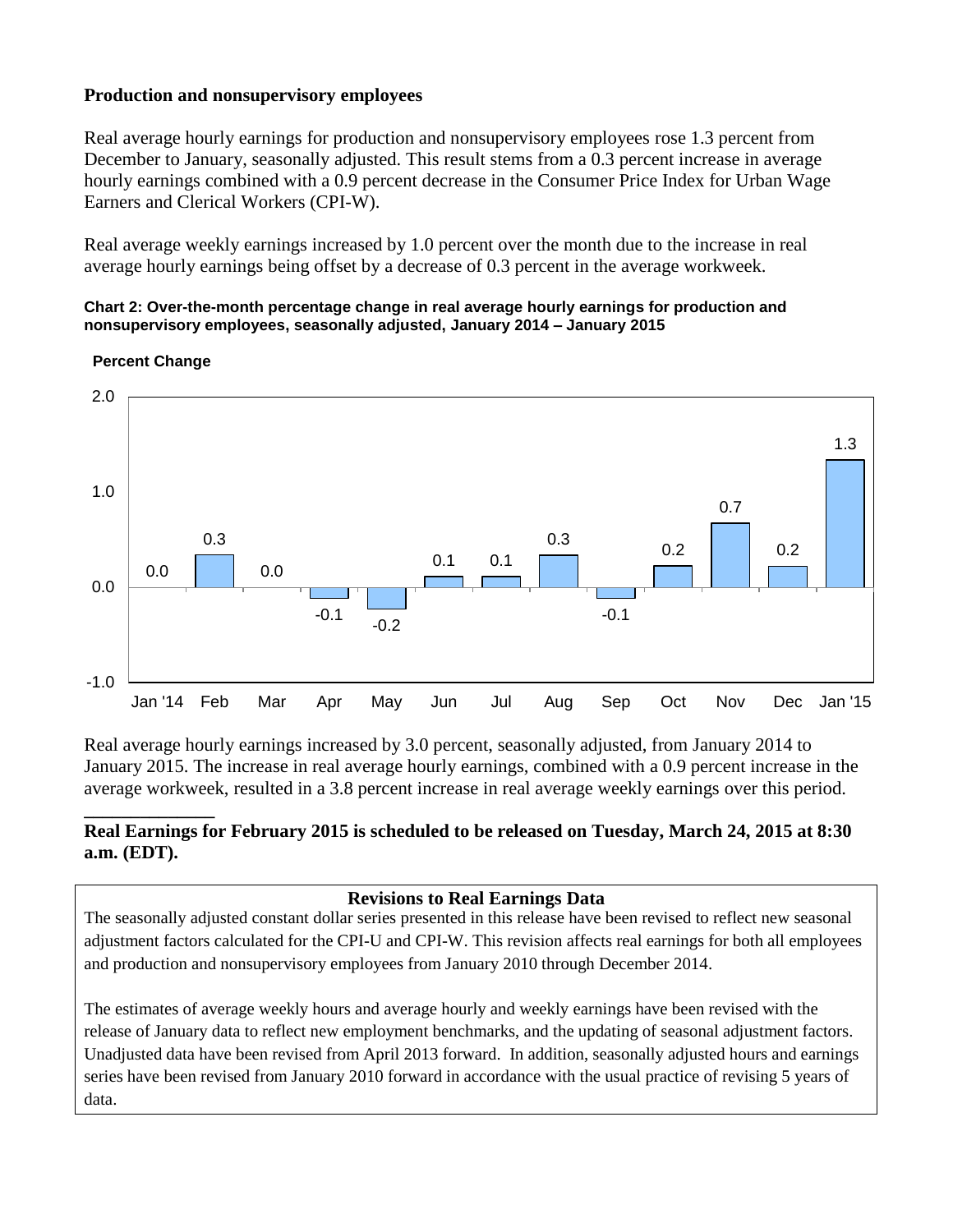#### **Table A-1. Current and real (constant 1982-1984 dollars) earnings for all employees on private nonfarm payrolls, seasonally adjusted**

|                                      | Jan.<br>2014                              | Nov.<br>2014                              | Dec.<br>2014 <sup>p</sup>                 | Jan.<br>2015 <sup>p</sup>                 |
|--------------------------------------|-------------------------------------------|-------------------------------------------|-------------------------------------------|-------------------------------------------|
|                                      | \$10.30<br>\$354.35<br>235.128<br>\$24.22 | \$10.41<br>\$360.21<br>237.067<br>\$24.68 | \$10.42<br>\$360.67<br>236,284<br>\$24.63 | \$10.55<br>\$364.91<br>234.677<br>\$24.75 |
|                                      | 34.4<br>\$833.17                          | 34.6<br>\$853.93                          | 34.6<br>\$852.20                          | 34.6<br>\$856.35                          |
| <b>OVER-THE-MONTH PERCENT CHANGE</b> |                                           |                                           |                                           |                                           |
|                                      | 0.0                                       | 0.7                                       | 0.1                                       | 1.2                                       |
|                                      | 0.3                                       | 0.7                                       | 0.1                                       | 1.2                                       |
|                                      | 0.2                                       | $-0.3$                                    | $-0.3$                                    | $-0.7$                                    |
|                                      | 0.2                                       | 0.4                                       | $-0.2$                                    | 0.5                                       |
|                                      | 0.3                                       | 0.0                                       | 0.0                                       | 0.0                                       |
|                                      | 0.5                                       | 0.4                                       | $-0.2$                                    | 0.5                                       |
| <b>OVER-THE-YEAR PERCENT CHANGE</b>  |                                           |                                           |                                           |                                           |
|                                      | 0.3                                       | 0.8                                       | 1.2                                       | 2.4                                       |
|                                      | 0.3                                       | 1.1                                       | 2.1                                       | 3.0                                       |
|                                      | 1.6                                       | 1.3                                       | 0.7                                       | $-0.2$                                    |
|                                      | 1.9                                       | 2.1                                       | 1.9                                       | 2.2                                       |
|                                      | 0.0                                       | 0.3                                       | 0.9                                       | 0.6                                       |
|                                      | 1.9                                       | 2.4                                       | 2.8                                       | 2.8                                       |

<sup>1</sup> The Consumer Price Index for All Urban Consumers (CPI-U) is used to deflate the earnings series for all employees. p Preliminary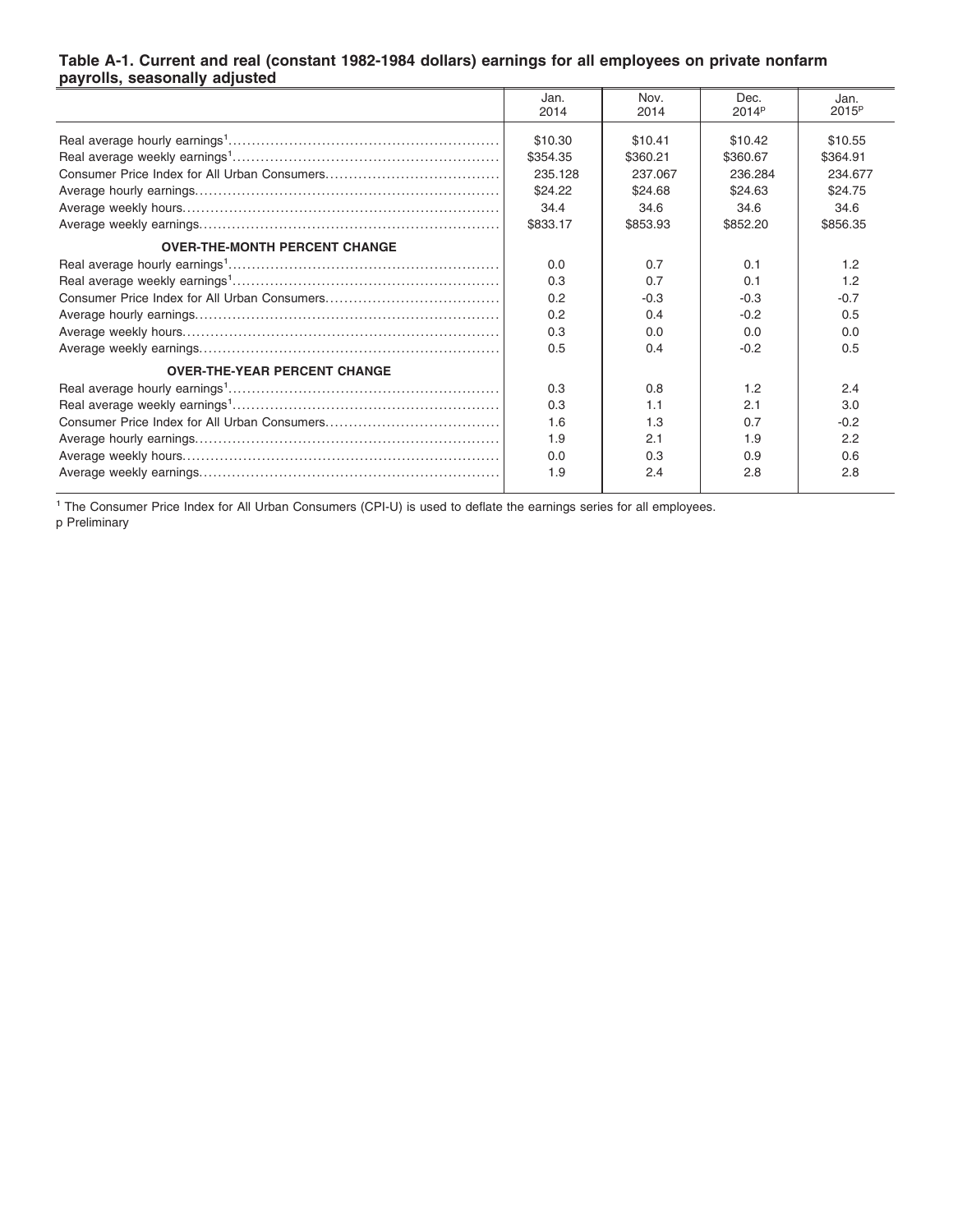| completed on private nomanni payrond, deadonany aujudicu         |              |              |                           |                           |
|------------------------------------------------------------------|--------------|--------------|---------------------------|---------------------------|
|                                                                  | Jan.<br>2014 | Nov.<br>2014 | Dec.<br>2014 <sup>p</sup> | Jan.<br>2015 <sup>p</sup> |
|                                                                  | \$8.81       | \$8.93       | \$8.95                    | \$9.07                    |
|                                                                  | \$295.28     | \$301.78     | \$303.52                  | \$306.50                  |
| Consumer Price Index for Urban Wage Earners and Clerical Workers | 231.439      | 232.628      | 231.534                   | 229.377                   |
|                                                                  | \$20.40      | \$20.77      | \$20.73                   | \$20.80                   |
|                                                                  | 33.5         | 33.8         | 33.9                      | 33.8                      |
|                                                                  | \$683.40     | \$702.03     | \$702.75                  | \$703.04                  |
| <b>OVER-THE-MONTH PERCENT CHANGE</b>                             |              |              |                           |                           |
|                                                                  | 0.0          | 0.7          | 0.2                       | 1.3                       |
|                                                                  | $-0.2$       | 1.0          | 0.6                       | 1.0                       |
| Consumer Price Index for Urban Wage Earners and Clerical Workers | 0.2          | $-0.4$       | $-0.5$                    | $-0.9$                    |
|                                                                  | 0.3          | 0.2          | $-0.2$                    | 0.3                       |
|                                                                  | $-0.3$       | 0.3          | 0.3                       | $-0.3$                    |
|                                                                  | 0.0          | 0.5          | 0.1                       | 0.0                       |
| <b>OVER-THE-YEAR PERCENT CHANGE</b>                              |              |              |                           |                           |
|                                                                  | 0.7          | 1.2          | 1.6                       | 3.0                       |
|                                                                  | 0.4          | 1.5          | 2.6                       | 3.8                       |
| Consumer Price Index for Urban Wage Earners and Clerical Workers | 1.6          | 1.0          | 0.2                       | $-0.9$                    |
|                                                                  | 2.3          | 2.3          | 1.9                       | 2.0                       |
|                                                                  | $-0.3$       | 0.3          | 0.9                       | 0.9                       |
|                                                                  | 2.0          | 2.6          | 2.8                       | 2.9                       |

#### **Table A-2. Current and real (constant 1982-1984 dollars) earnings for production and nonsupervisory employees on private nonfarm payrolls, seasonally adjusted<sup>1</sup>**

<sup>1</sup> Data relate to production employees in mining and logging and manufacturing, construction employees in construction, and nonsupervisory<br>employees in the service-providing industries. These groups account for approximat

<sup>2</sup> The Consumer Price Index for Urban Wage Earners and Clerical Workers (CPI-W) is used to deflate the earnings series for production and<br>nonsupervisory employees.

p Preliminary